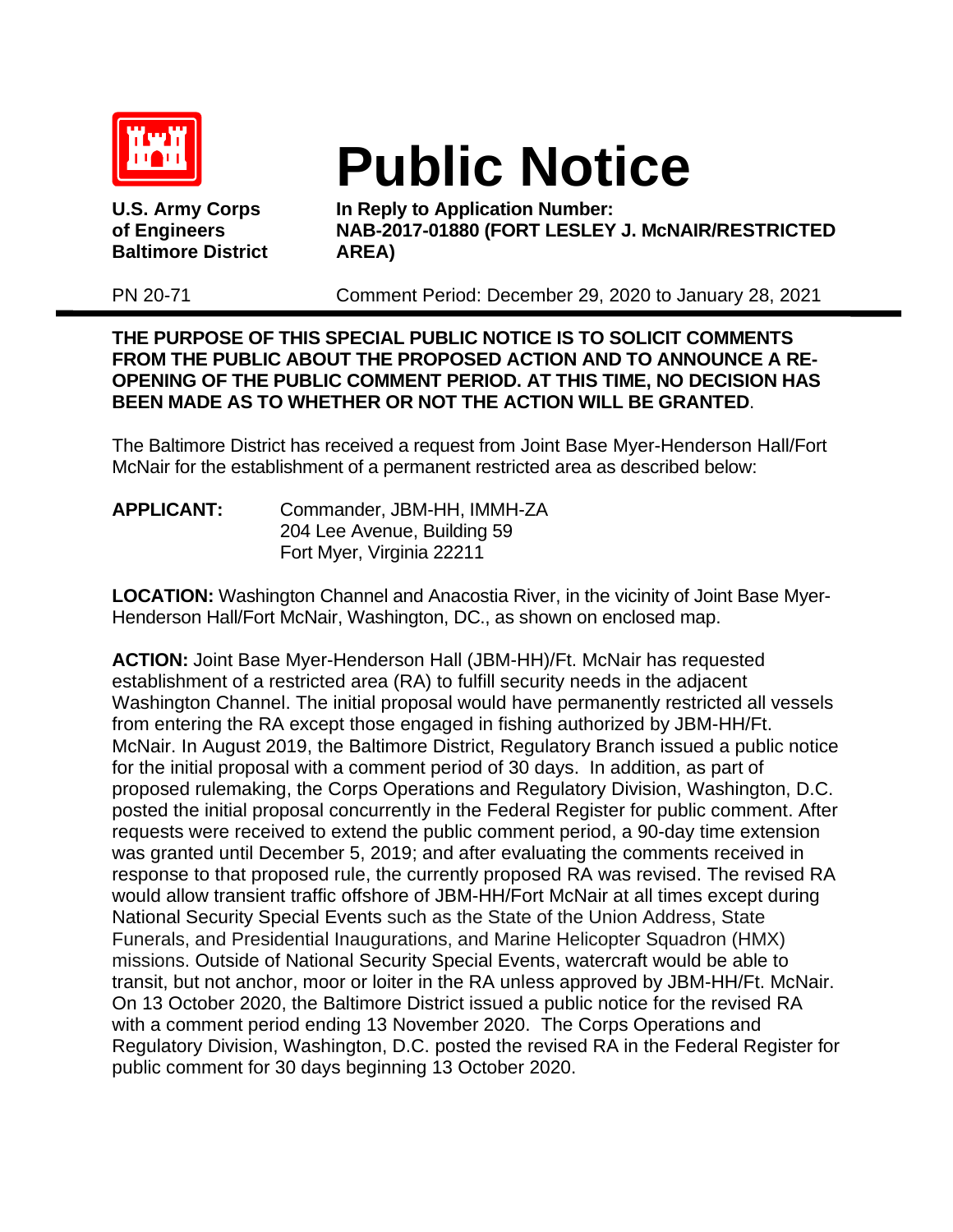During the 2020 comment period, comments were received concerning potential impacts to the Southwest Waterfront and Wharf, boating traffic safety, and the necessity of additional security and use of Metropolitan Harbor Patrol Resources. In addition, concerns were expressed that the proposal would limit options for future environmental restoration, flood mitigation, and economic development. Several commenters requested an extension of the comment period for the proposed rule.

Recognizing the considerable interest in the proposed action, the Baltimore District is re-opening the public notice comment period from 29 December 2020 until 28 January 2021 to coincide with the re-opened comment period for the proposed rule in the Federal Register. Comments previously submitted in response to the Federal Register Notice have been incorporated into the District's administrative record and will be fully considered in the Corps' final decision.

## **§334.225 Washington Channel, Fort Lesley J. McNair, Washington, D.C.; Restricted Area.**

(a) The area. The Fort Lesley McNair RA shall encompass all navigable waters of the Washington Channel extending approximately 75-150 meters from the mean high water mark on the shoreline of Fort McNair, Washington, D.C., as defined at 33 CFR Part 329, within the area bounded by a line connecting the following coordinates:

Latitude 38° 52'18.776" N, longitude 077° 1'9.436" W (Point 1); thence to, Latitude 38° 52'17.696" N, longitude 077° 1'13.345" W (Point 2); thence to Latitude 38° 52'12.798" N, longitude 077° 1'12.114" W (Point 3); thence to Latitude 38° 52'12.559" N, longitude 077° 1'9.706" W (Point 4); thence to Latitude 38° 51'43.667" N, longitude 077° 1'9.771" W (Point 5); thence to Latitude 38° 51'41.135" N, longitude 077° 1'9.45" W (Point 6); thence to Latitude 38° 51'38.723" N, longitude 077° 1'6.921" W (Point 7); thence to Latitude 38° 51'38.257" N, longitude 077° 1'3.101" W (Point 8); thence to Latitude 38° 51'40.069" N, longitude 077° 0'57.895" W (Point 9); thence to Latitude 38° 51'41.708" N, longitude 077° 0'54.969" W (Point 10); thence to Latitude 38° 51'41.918" N, longitude 077° 0'53.911" W (Point 11); thence to Latitude 38° 51'43.571" N, longitude 077° 0'55.143" W (Point 12); and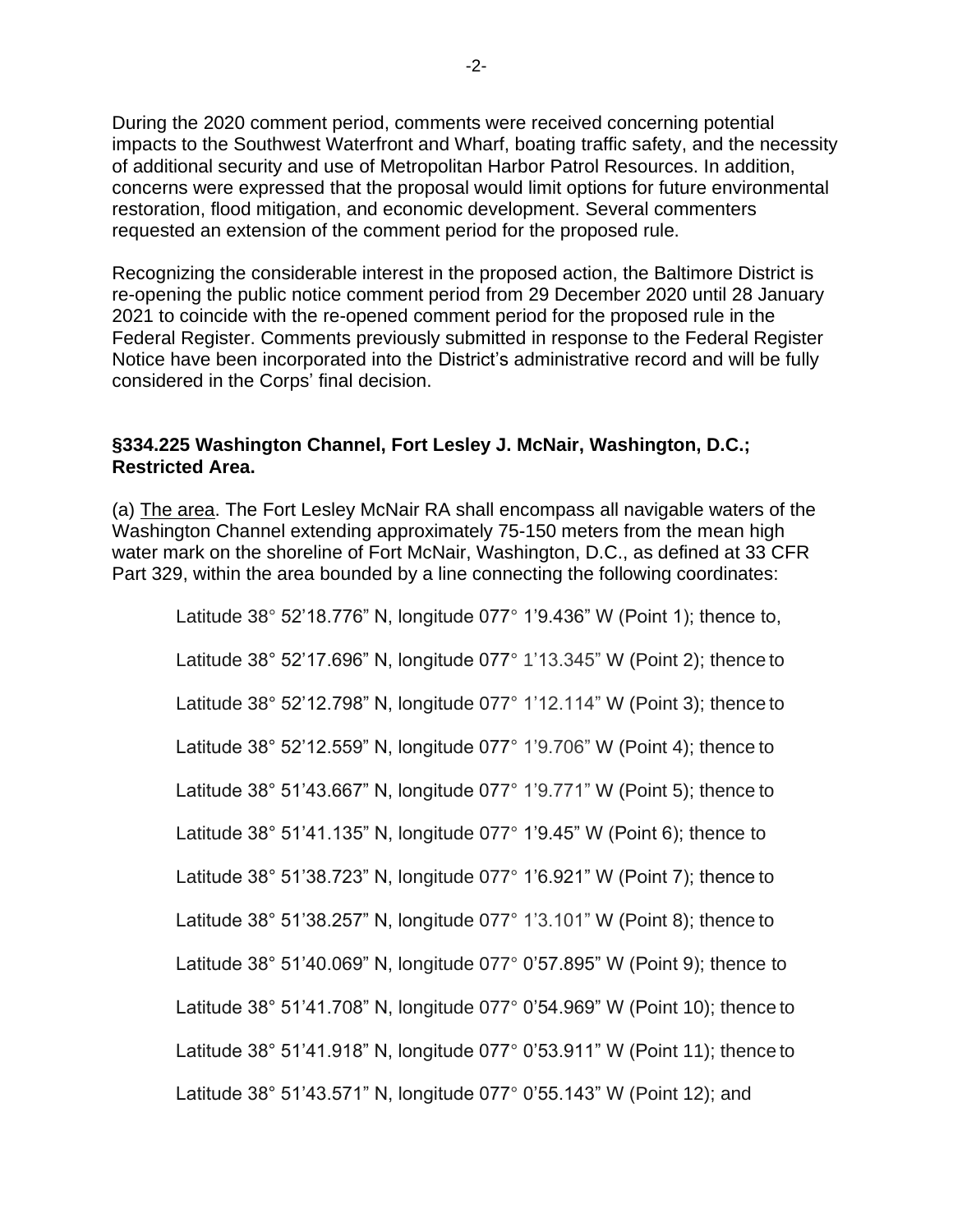thence along the shoreline to the point of origin.

## (b) The regulations:

- 1. Would allow transient traffic offshore of Fort McNair at all times with the exception of periods of National Security Special Events such as the State of the Union Address, State Funerals, and Presidential Inaugurations, and Marine Helicopter Squadron (HMX) missions.
- 2. Watercraft would be able to transit but must not anchor, moor, or loiter in, the RA unless approved by of the Commander, JBM-HH/Fort McNair or his/her designated representatives.
- 3. Temporary closures during National Security Special Events would be announced through Local Notices to Mariners, Safety Marine Information Broadcasts or shoreline directions from shore.

(c) Enforcement. The RA will be jointly enforced by the Commander, JBM-HH/Fort McNair and the D.C Metropolitan Harbor Patrol. The US Coast Guard also has enforcement authority under Title 14, United States Code, Section 522. During National Security Special Events and other periods of increased security, all persons, vessels, or other craft are prohibited from anchoring, mooring, loitering, or transiting the RA. If any person or vessel encroaching within the areas identified in paragraph (a) of this section is directed to immediately leave the RA and fails to do so, such failure to comply could result in forceful removal and/or criminal charges.

(d) Exceptions. Fishing is permitted within the RA.

The decision whether to establish the requested RA will be based on an evaluation of the probable impact including cumulative impacts of the proposed activity on the public interest. That decision will reflect the national concern for both protection and utilization of important resources. The benefit which reasonably may be expected to accrue from the proposal must be balanced against its reasonably foreseeable detriments. All factors which may be relevant to the proposal will be considered including the cumulative effects thereof; among those are conservation, economics, aesthetics, general environmental concerns, wetlands, cultural values, fish and wildlife values, flood hazards, flood plain values, land use, navigation, shoreline erosion and accretion, recreation, water supply and conservation, water quality, energy needs, safety, food and fiber production, and, in general, the needs and welfare of the people.

Comments are being solicited from the public; Federal, State, and local agencies and officials; Indian Tribes; and other interested parties in order to consider and evaluate the impacts of this proposed activity. Any comments received will be considered by the Corps of Engineers to determine whether to grant, modify, or deny authorization for this proposal. To make this decision, comments are used to assess impacts on endangered species, historic properties, water quality, general environmental effects, and the other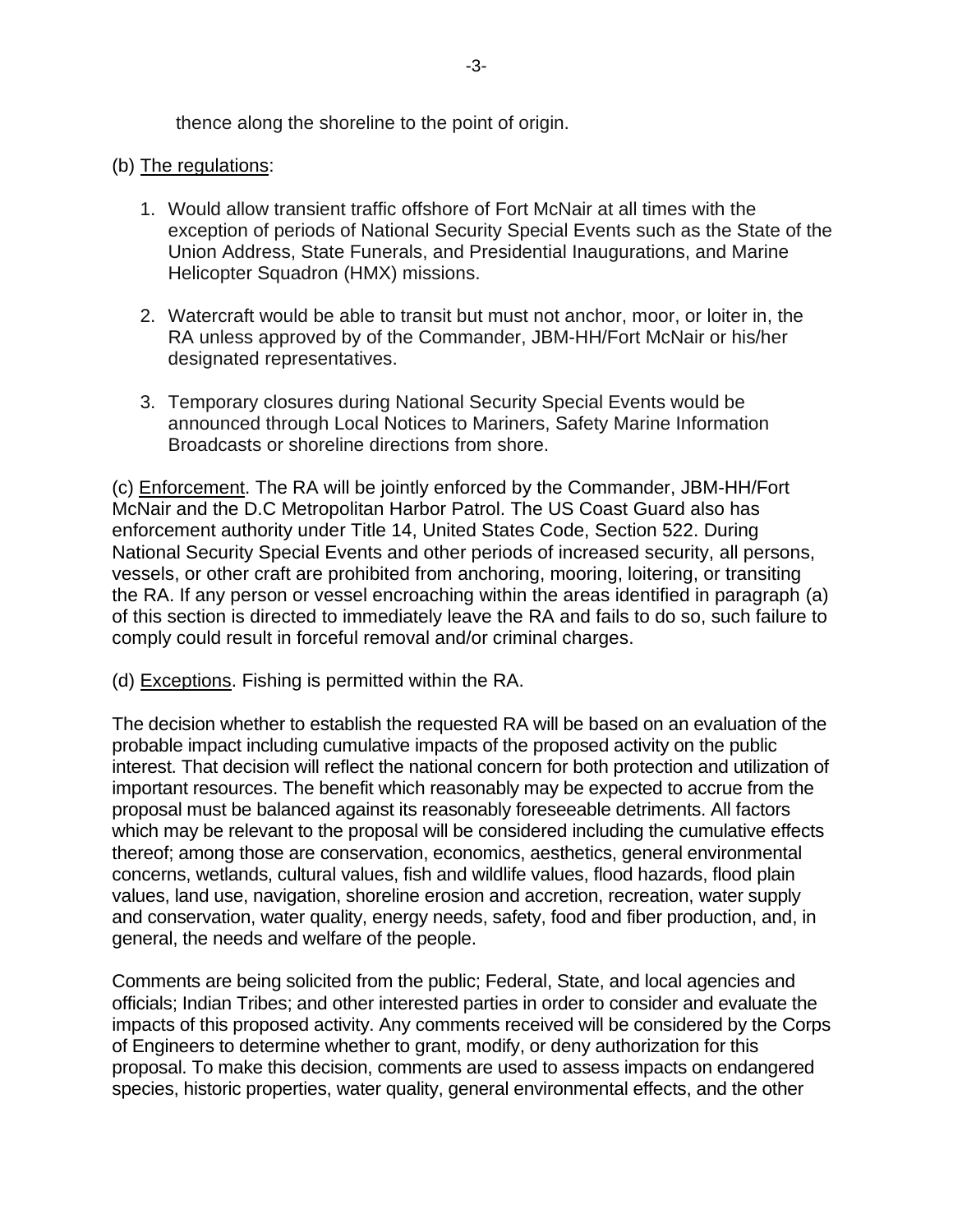public interest factors listed above.

Comments are used in the preparation of an Environmental Assessment and/or an Environmental Impact Statement pursuant to the National Environmental Policy Act. Comments are also used to determine the need for a public hearing and to determine the overall public interest of the proposed activity.

It is requested that you communicate the foregoing information concerning the proposed work to any persons known by you to be interested and not being known to this office, who did not receive a copy of this notice.

Written comments concerning the action described above may be submitted directly to the District Engineer by email (April.E.Sparkman@usace.army.mil) or regular mail: U.S. Army Corps of Engineers, Baltimore District, Attn: Ms. April E. Sparkman, Regulatory Branch, CENAB-OPR-MN, 2 Hopkins Plaza, Baltimore, Maryland 21201, within the comment period as specified above to receive consideration. If you have any questions concerning this matter, please contact Ms. April Sparkman at 410.962.0148 or April.E.Sparkman@usace.army.mil.

The proposed rulemaking has also been posted in the Federal Register for public comments for 30 days beginning 29 December 2020 until 28 January 2021, Docket Number COE-2019-0010. This public notice is issued by the Chief, Regulatory Branch.